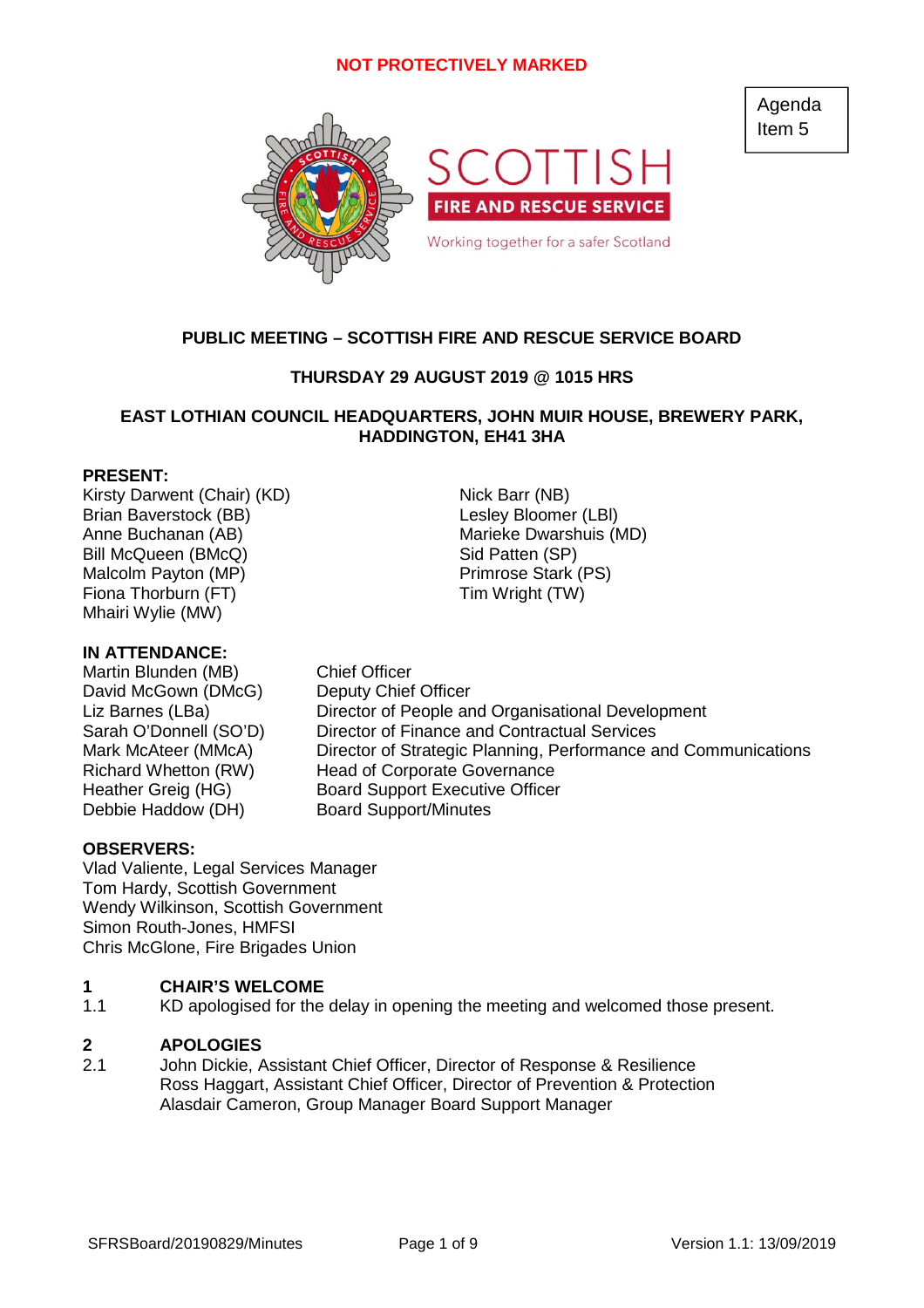#### **3 CONSIDERATION OF AND DECISION ON ANY ITEMS TO BE TAKEN IN PRIVATE**

- 3.1 The Board agreed that the report on *Strategic Plan 2019-22 and Consultation Outcome* would be taken in private due to matters relating to confidential matters (Standing Order 9G).
- 3.2 No further private items were identified.

### **4 DECLARATION OF INTERESTS**

4.1 None

#### **5 MINUTES OF PREVIOUS MEETING: 27 JUNE 2019**

5.1 The following amendments were noted:

> Item 11.3.1 – Staff Governance Committee – The update report was provided by Primrose Stark (PS), not Anne Buchanan (AB) as recorded.

> Item 12.8 Asset Management Strategy – BB requested clarification on the closing statement. It was agreed to amend the text to "*…The Board approved the Asset Management Strategy noting that their comments would be taken forward and considered with the awareness of having detailed asset management plans were of key importance...*"

#### 5.2 **Matters Arising**

5.2.1 None

### 5.3 5.3 **Subject to the above amendment being made, the minutes of the meeting held on 27 June 2019 were approved as a true record of the meeting.**

#### **6 ACTION LOG**

- 6.1 The Board considered the action log and noted the updates.
- 6.2 **Members noted the updated Action Log and approved the removal of completed actions.**

#### **7 DECISION LOG**

7.1 No matters arising.

#### 7.2 **Members noted the updated Decision Log.**

### **8 CHAIR'S REPORT**

- 8.1 The Chair presented her report noting events which had occurred since the Board meeting held on 27 June 2019, highlighting:
	- Introductory meetings with Chief Executive's Fiona Lees & Angela Leitch were cancelled due to unforeseen circumstances.
	- Common themes arising from Chief Executive meetings included shared challenges such as aging population/increasing vulnerability and that information sharing and good partnership working were key to helping these groups. There was overall positive support for the widening role/contribution of the Service. High praise was given to the Local Senior Officers and their teams who are embedded and leading in community planning and actively setting an example to other agencies. As part of these meetings, Chief Executives were informed of the likely direction of travel for the Service and were given assurances that they would be provided with an early update on any changes within their areas.
	- Positive constructive meeting with Cabinet Secretary Humza Yousaf who iterated his ongoing support and commitment for the Service. He gave his agreement and commitment to support budget discussions in relation to securing funding for the Service.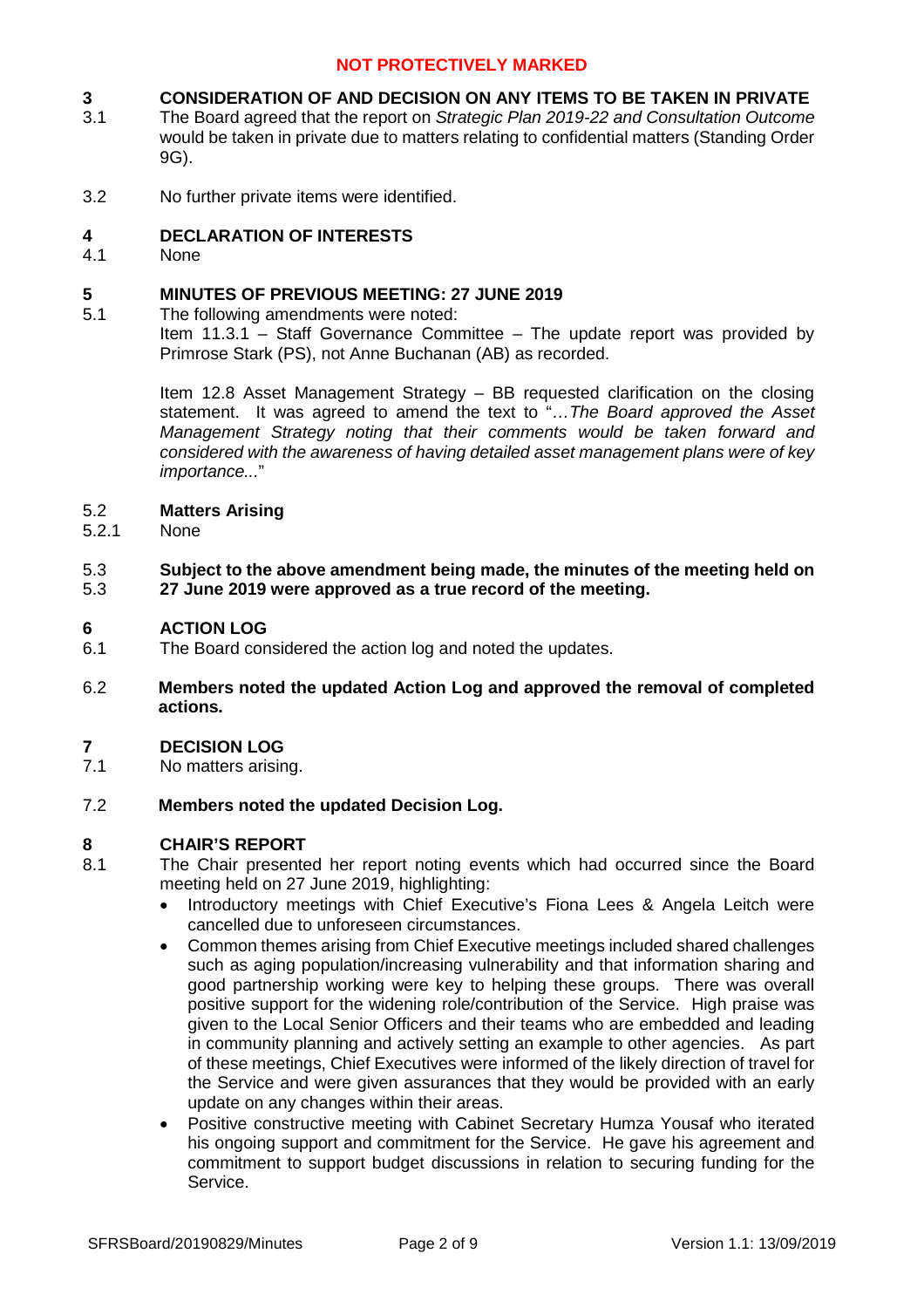Future meetings were to be scheduled with John Swinney, Deputy First Minister and Derek MacKay, Cabinet Secretary for Finance.

### 8.2 **The Board noted the report.**

## **9 CHIEF OFFICER'S REPORT**

- 9.1 The Chief Officer's presented his report noting events which had occurred since the Board meeting held on 27 June 2019, highlighting:
	- Discussions with Mark Belchamber, Income for the Third Age Ltd regarding pressure on pension scheme and implications of temporary promotion. Information/seminars have been provided for staff to raise their awareness. Mr Belchamber is an expert advisor who is able to advise the Service on this UK wide issue.
	- Meeting with Laura Gordon, Vistage International, to explore coaching opportunities to ensure appropriate support/mentoring for Strategic Leadership Team/Heads of Function. An update would be taken to the Staff Governance Committee, when appropriate.
	- Meeting with Peter Murray, Chair of the Chairs of Integrated Health Board, highlighted the proposed slips, trips and falls agenda and the positive impact on health from this area of work. Mr Murray to raise this potential positive impact with the Cabinet Secretary for Health at their future meeting.
	- Attended Kilbirnie Street memorial which was a positive and emotional event.

## 9.2 **The Board noted the report.**

## **10 SERVICE TRANSFORMATION UPDATE**

- 10.1 DMcG updated Members in regard to Service Transformation which had occurred since the Board meeting held on 27 June 2019, highlighting the following:
	- Area Manager (AM) Darren Riddell has taken up his role of Programme Manager.
	- Programme Office Board meetings are now held monthly with increased focus and discipline on reporting, timescales, independencies and budget allocation.
	- Working with live dashboards and prioritising the risk register.
	- More disciplined approach to project governance.
	- Highlighted progress with the Out of Hospital Cardiac Arrest project including recruiting for a Scottish Ambulance Service Officer to help deliver the roll out of this project.
	- Risk profiling progress underway using data to identify current and future risk within/outwith the Service.
	- Reviewed the first Gateway Review action plan to ensure progress was being made.
	- Internal Audit carrying out a review of the Portfolio and Programme. When the outcome of this review was known, this would determine whether an internal P3M3 review or second gateway review would be appropriate.

#### 10.2 **The Board noted the verbal update.**

### **11 COMMITTEE UPDATES**

#### 11.1 **Audit and Risk Assurance Committee (ARAC)**

- 11.1.1 BB reported that the Committee held a public meeting on 26 June 2019 and referred the Board to the attached draft minutes. He highlighted the following issue since the last meeting:
	- Temporary measures have been put in place to address the resourcing issues within Internal Audit.

### 11.1.2 **The Board noted the draft minutes and verbal update.**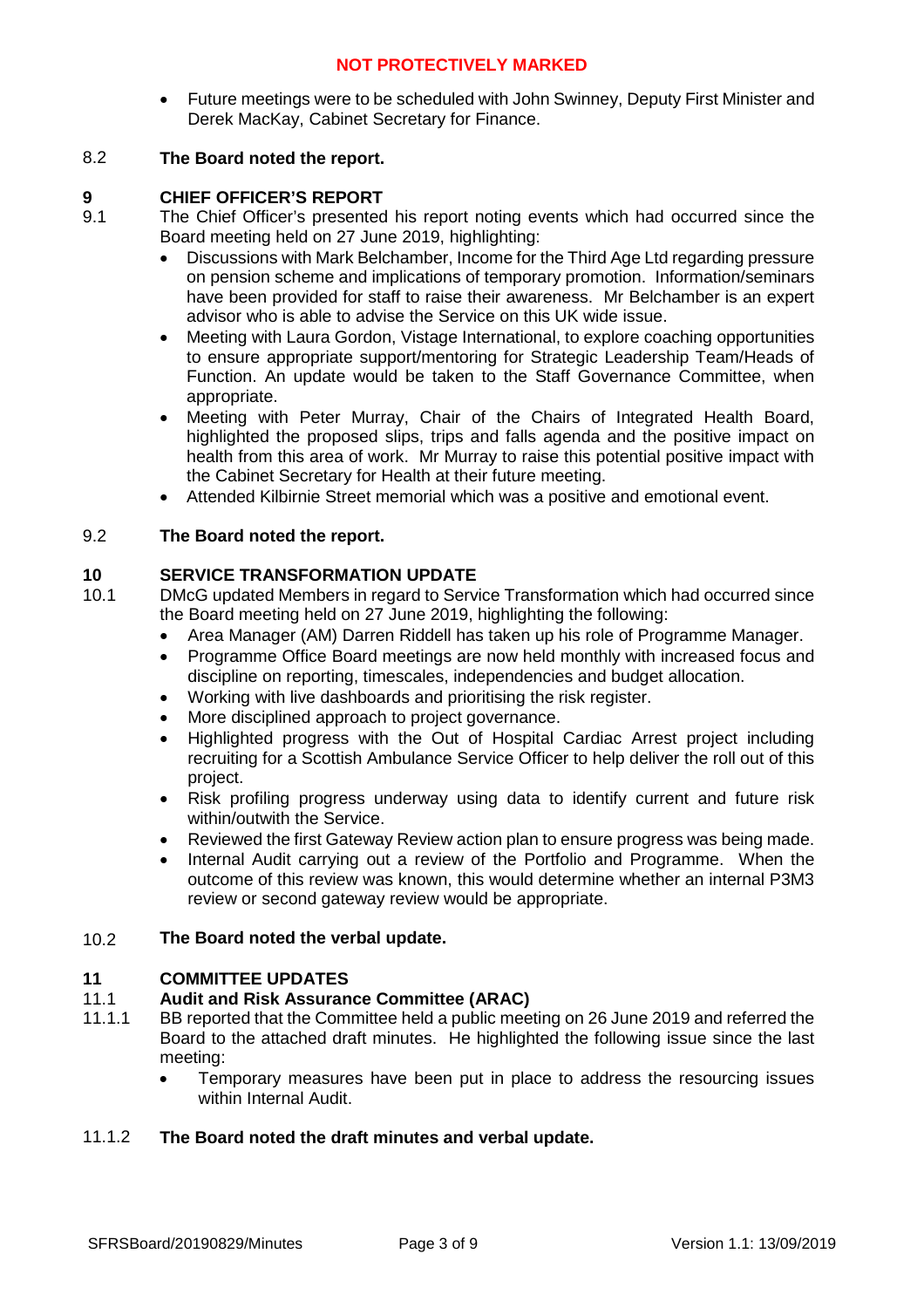#### 11.2 **Service Delivery Committee (SDC)**

- 11.2.1 NB reported that the Committee held a public meeting on 20 June 2019 and referred the Board to the attached draft minutes. He highlighted the following issue since the last meeting:
	- Workshop held on 20 August 2019 to discuss how the Committee undertake their scrutiny, performance indicators and other key topics including the CCMS project.

### 11.2.2 **The Board noted the draft minutes and verbal update.**

#### 11.3 **Staff Governance Committee (SGC)**

- 11.3.1 PS reported that the Committee held a public meeting on 6 June 2019 and referred the Board to the attached draft minutes. She highlighted the following issue since the last meeting:
	- Update on RANSC meetings noting ongoing discussions and good engagement with Trade Union re RDS Terms and Conditions.

#### 11.3.2 **The Board noted the draft minutes and verbal update.**

#### 11.4 **Transformation and Major Projects Committee (TMPC)**

- 11.4.1 On behalf of the Board, KD thanked MD for her contribution and continued efforts during her tenure as Committee Chair over the last 6 years. It was noted that Fiona Thorburn would take over the role as Committee Chair and the new Deputy Committee Chair would be confirmed at the next meeting (November).
- 11.4.2 MD reported that the Committee held a public meeting on 8 August 2019 and highlighted the following issues:
	- Service Transformation Projects Overview of service delivery project model programme with individual project dossiers being submitted to the November meeting.
	- Major Projects Request for accurate information relating to McDonald Road project to be provided. Dossier received for PVG project which has now commenced.
	- Legacy Projects Accepted closure report relating to 5WDS.
	- Draft Benefit Management Strategy discussed.
	- Communication and Engagement principles paper discussed with an action plan to follow.
	- Risk Spotlight Training and Development capacity to deliver the training associated with service transformation.
	- Discussion re discipline of reporting to allow improved focus and scrutiny.

### 11.4.3 **The Board noted the verbal update.**

#### 11.5 **Integrated Governance Committee (IGC)**

11.5.1 KD reported that the Committee held a public meeting on 13 June 2019 and referred the Board to the attached draft minutes.

### 11.5.2 **The Board noted the draft minutes.**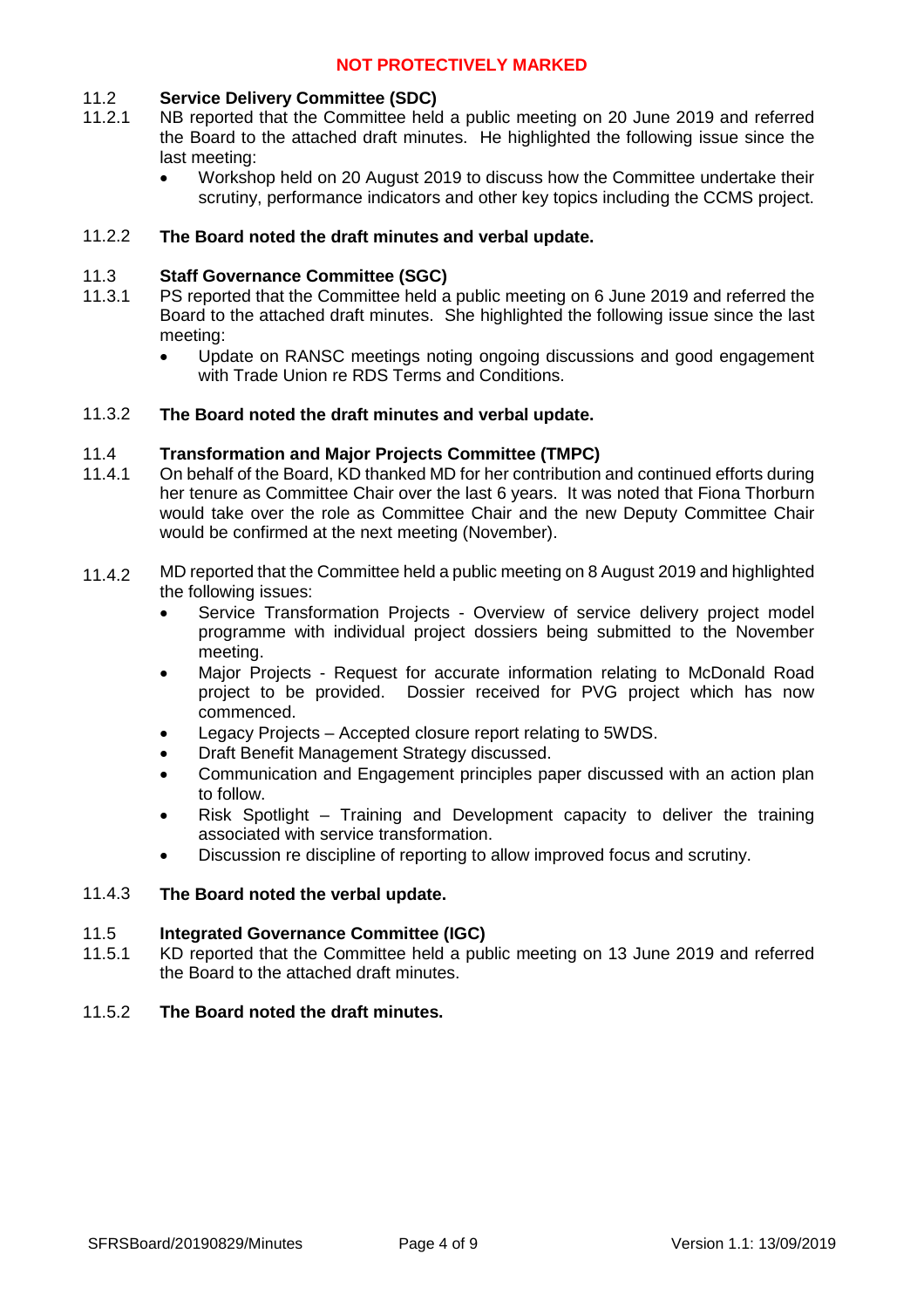## **12 ANNUAL PROCUREMENT REPORT FOR THE PERIOD 1 APRIL 2018 – 31 MARCH 2019**

- 12.1 SO'D presented a report to the Board seeking approval for the Annual Procurement Report for the period 1 April 2018 – 31 March 2019 noting the Service's requirement to prepare and publish under the Procurement Reform (Scotland) Act 2014. Following approval, the report would be published no later than 31 August 2019. It was highlighted that 30 regulated procurements were awarded during 2018/19 with a total estimated value of £31million.
- 12.2 The Board commented on the good progress made in the procurement team and congratulated them on the high scoring within the report.
- 12.3 SO'D stated that the Contract Management Model had been further developed over recent years and work was ongoing to develop and deliver more comprehensive training across the Service.
- 12.4 It was noted the savings highlighted within the report were advised and measured by Scottish Government, through using their framework contracts.
- 12.5 The Board asked whether the community benefits targets were appropriate and was there further opportunities in relation to employment/training opportunities. SO'D reminded the Board that the contract level for imposing community benefit requirements on procurement had been reduced from £4million to £1million, however, further work to be undertaken to drive more out of the market in this regard with lessons being learnt from the local authority sector.
- 12.6 SO'D noted that the Service was required to publish a contract register and any information on future procurement was based on previous spend, which was already in the public domain.
- 12.7 SO'D briefed the Board on the potential implications in relation to a *No Deal* or *Deal* Brexit situation.
- 12.8 SO'D to provide clarification on the differentiation between Small to Medium Enterprises (SME) engagement and spend.

### **ACTION: SO'D**

- 12.9 SO'D noted that the total contract spend was detailed in Section 7 with only the Regulated Procurement Awarded being listed within the appendices. She further noted that the Service published a full contract register on the website.
- 12.10 The Board commented on the non-contract spend for this year and the very similar position reported last year. SO'D noted the ongoing challenges and provided assurances that this remained a focus of the team whilst continuing to deliver against the Capital Programme. SO'D agreed to provide an analysis report to the Audit and Risk Assurance Committee to understand the extent of the issue and the remedial plans in place to address these issues.

### **ACTION: SO'D**

### 12.11 **The Board approved the Annual Procurement Report for the period 1 April 2018 – 31 March 2019.**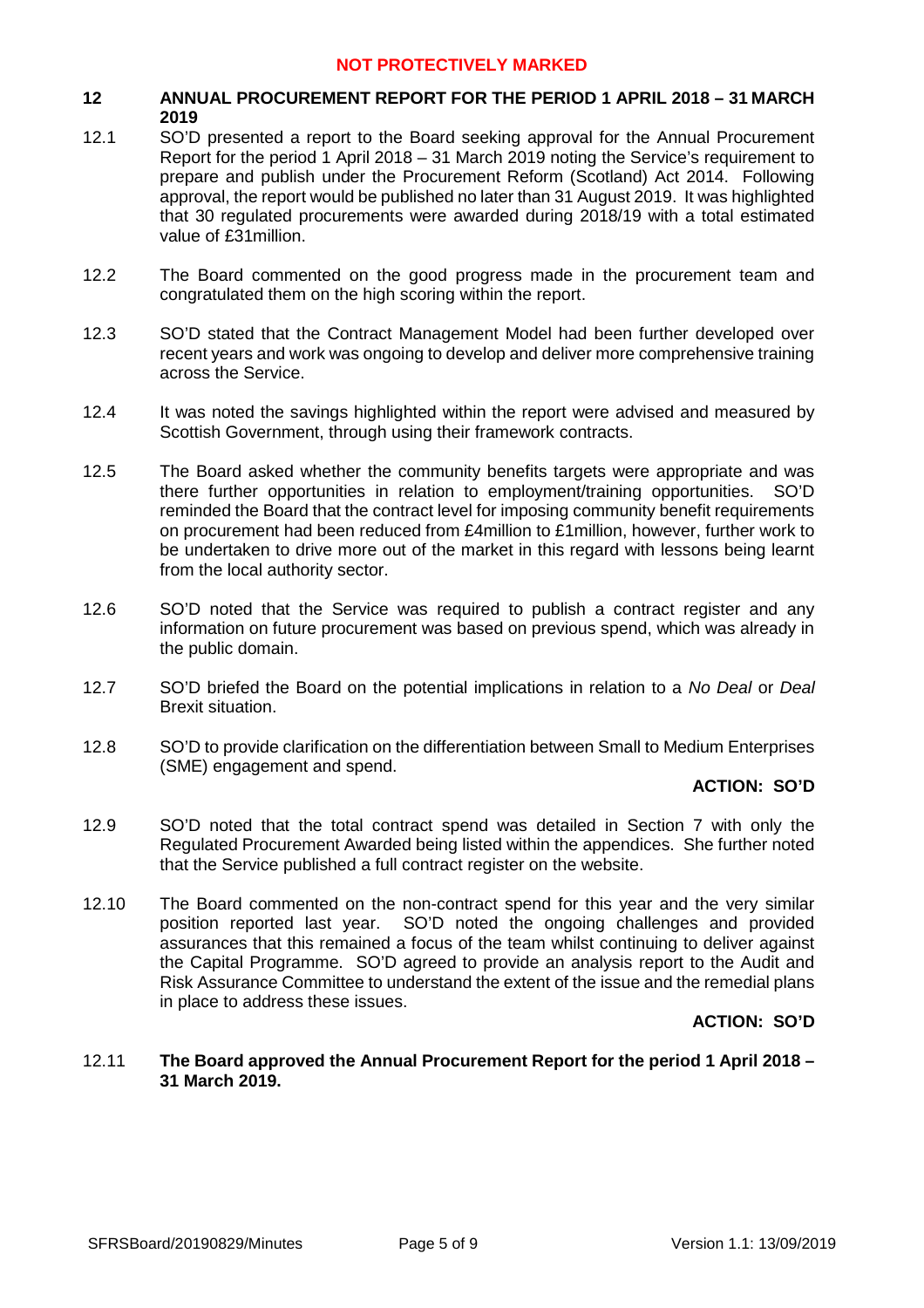### **13 INTERNAL AUDIT SERVICE – INVITATION TO TENDER**

- 13.1 SO'D presented a report to the Board seeking approval to initiate the invitation to tender for the provision of a SFRS Internal Audit Service. A User Intelligence Group had been convened to develop the invitation to tender. If approved, the procurement process would commence with a view to reporting back to the Board and awarding the contract in December 2019. This would allow an implementation period for the new supplier prior to their commencement in April 2020.
- 13.2 SO'D explained that the new suppliers would be expected to use their expertise to identify areas to review and to explain how they would carry out the audits.
- 13.3 SO'D advised that Scottish Government have declared that they would not be participating in the tendering process.
- 13.4 **The Board noted the progress made on the provision of Internal Audit Service and approved the Invitation to Tender thus enabling the procurement process to continue.**

## **14 STATUTORY EQUALITY REPORTING – MAINSTREAMING REPORT 2019**

- 14.1 LBa presented a report to the Board seeking approval to publish the Mainstreaming Report 2019 on the SFRS website. She noted the original deadline for publication and provided the reasons why this had not been achieved. Measures would be taken to ensure compliance with the publication date going forward. The examples of good partnership working and fully embedded EIA process were highlighted.
- 14.2 A minor typographical error was noted.
- 14.3 **The Board approved the publication of the Mainstreaming Report on the SFRS website.**

### **15 CAPITAL BUDGET MONITORING – JULY 2019**

- 15.1 SO'D presented a report advising the Board of actual and committed expenditure against the 2019/20 capital budget for the period ending 31 July 2019. It was anticipated that the full budget of £33.160million would be spent by the end of the financial year. At a recent Strategy Day, the Board were given an early indication of the potential increased expenditure and extended timescales in delivering the McDonald Road project. Due to a delay in progressing the project and subsequent underspend this financial year, the Board were asked to approve the reallocation of funds from the Property programme to Fleet (£1.56 million) and ICT (£0.09 million).
- 15.2 The proposal to reallocate funds was discussed and prioritised through the Asset Management Liaison Board.
- 15.3 The Board were assured that there was no detrimental impact to operational cover within the McDonald Road area.
- 15.4 SO'D advised that this reallocation of funds would assist the Service in achieving Cyber Essential Plus.
- 15.5 **The Board noted the actual committed expenditure for the period and approved the transfer of £1.65million from the Property programme to Fleet (£1.56million) and ICT (£0.09million).**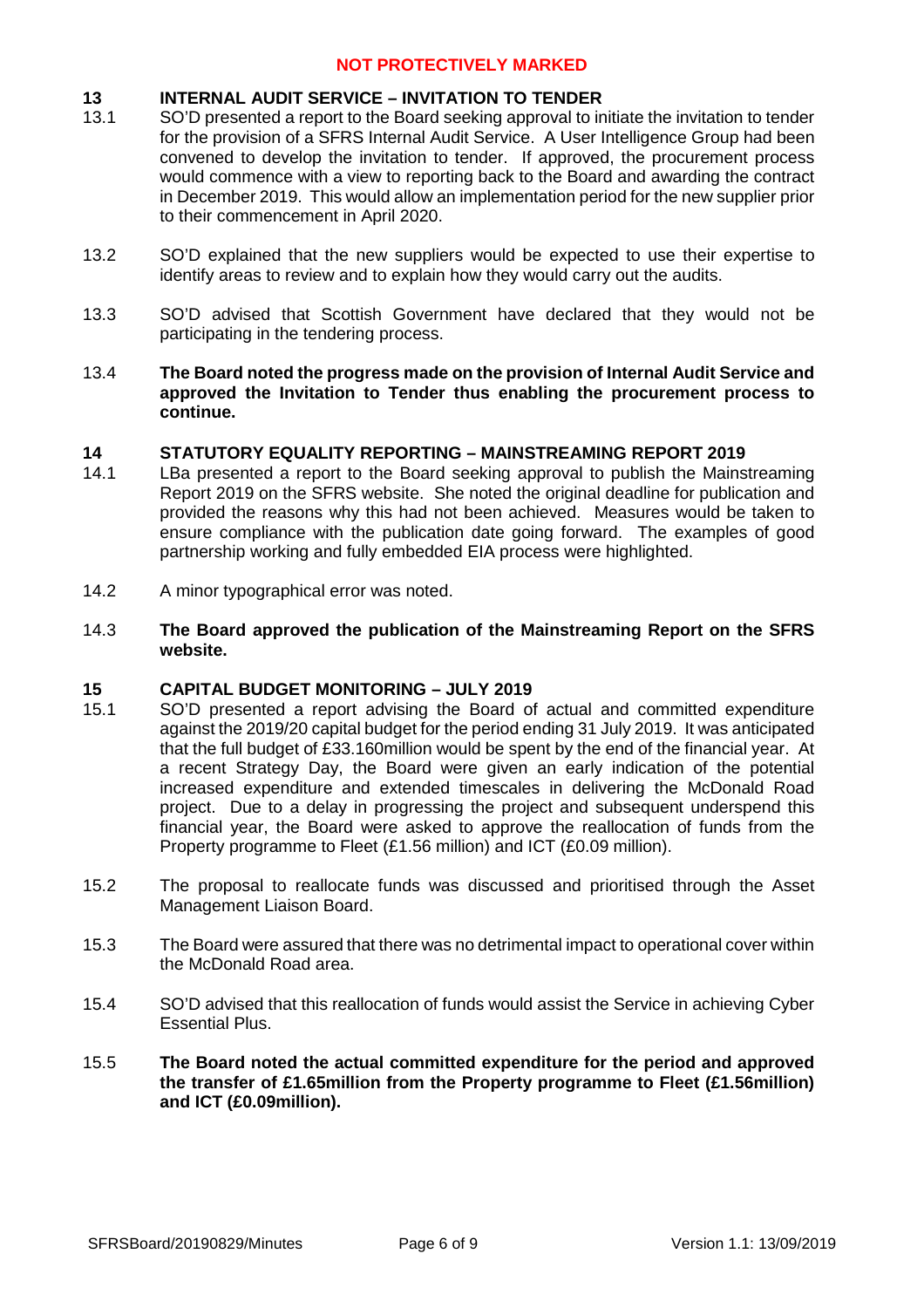### **16 RESOURCE BUDGET MONITORING – JULY 2019**

- 16.1 SO'D presented a report advising the Board of the resource budget position for the period ending 31 July 2019. SO'D outlined the analysis of the financial position and referred Members to Appendix A of the report, which identified the current resource position showing a forecast year-end underspend of £0.358million. Appendix B provided an explanation of the current significant variances relative to the budget and included an update on the 2018/19 financial position showing a pre-audit underspend of £0.194million.
- 16.2 An explanation of the adjustments due to virements (ie correction of budget errors/change in position) to ensure budgets were as realistic as possible and variances (ie fundamentally wrong/newly emerged) was provided.
- 16.3 The increase in the Suppliers and Service budget was noted and SO'D provided a brief explanation of the reason.
- 16.4 In relation to overspend in Control Firefighters, SO'D explained that this was due to the anticipated retirement projection and subsequent recruitment during 2018/19 and the actual position.
- 16.5 In relation to the overspend in R/VDS, SO'D noted that work had been undertaken to analyse this budget over previous years, however, no definitive pattern had been identified. Work was ongoing to improve management of this budget and it was noted that the harmonisation of terms and conditions would assist.
- 16.6 Discussions relating to the impact of climate change on forecasting operational budget took place. It was noted that the current Risk Profiling project was considering all aspects of climate change and the Retained Model project was looking to identify how to accurately predict staffing levels in the future.
- 16.7 Following a brief discussion relating to wholetime overtime costs, it was agreed that SO'D would provide a brief note for circulation explaining changes over the last year and how this was fitting with the savings in relation to the target operating model.

### **ACTION: SO'D**

16.8 It was agreed that a brief note be circulated on the delegated authority to approve the changes to virements in budgets.

### **ACTION: RW**

16.9 The Board commented on the reported level of 6.3% FTE vacancies within the agreed structure and the annual turnover of 8.4%. LBa advised that recruitment for the majority of vacancies was being progressed. A request for clarification on the annual turnover percentage was made. It would be agreed off table whether this would be provided to the Staff Governance Committee or Board.

### **ACTION: LBa**

### 16.10 **The Board noted the resource budget position for the period ending July 2019.**

*The meeting broke at 1150 hrs and reconvened at 1205 hrs*

## **17 SCOTTISH FIRE AND RESCUE SERVICE/ANTHONY NOLAN PARTNERSHIP – RENEWED PARTNERSHIP AGREEMENT**

17.1 SO'D presented a report providing an overview of the achievements of the partnership over the past 10 years and the renewal of the partnership agreement.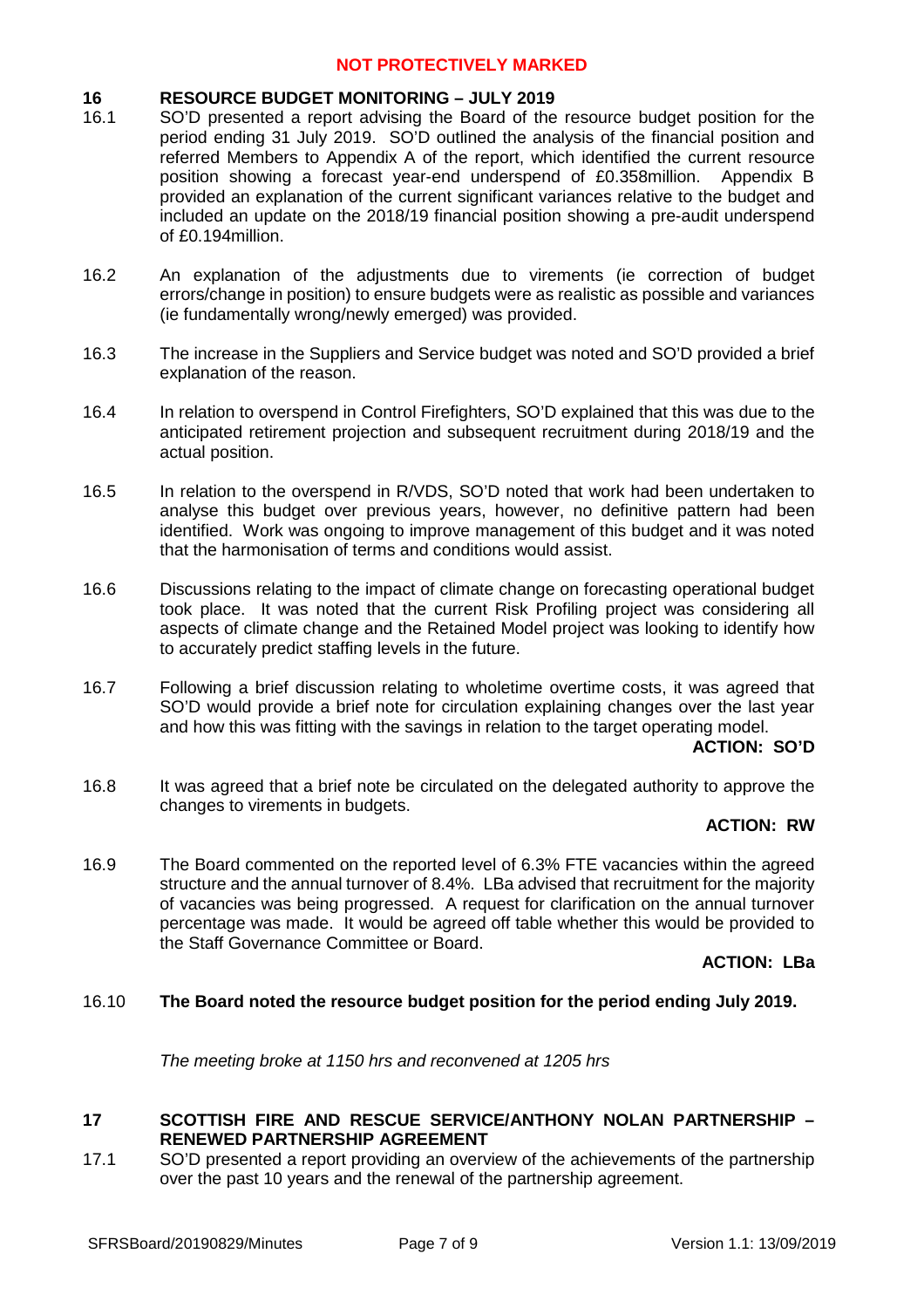17.2 The Board expressed their thanks to all those involved in this life saving partnership and fully supported the continuation of same.

### 17.3 **The Board noted and supported the report.**

- **18 PROCUREMENT COMMERCIAL IMPROVEMENT PROGRAMME (PCIP) ASSESSMENT 2019**
- 18.1 SO'D presented a report to the Board advising of the outcome of the Procurement Commercial Improvement Programme (PCIP) Assessment undertaken by Scottish Government in June 2019. It was highlighted that the Service had improved their overall score and shown the greatest improvement.
- 18.2 SO'D clarified that the contracts awarded did not necessarily equate to the contracted spend, so there was no discrepancy within the previously discussed report (Agenda Item 12).

### 18.3 **The Board noted the outcome of the PCIP Assessment and the key areas of future improvement.**

### **19 AUDIT AND RISK ASSURANCE COMMITTEE ANNUAL REPORT 2018/19 TO THE ACCOUNTABLE OFFICER AND THE BOARD OF SCOTTISH FIRE AND RESCUE SERVICE**

- 19.1 BB presented the Audit and Risk Assurance Committee Draft Annual Report 2018/19 to the Board for noting and highlighted the following key points:
	- Committee's effective undertaking of their terms of reference.
	- Noted Internal Audit's opinion of Reasonable Assurance in respect of governance.
	- Annual Governance Statement has been drafted and was comprehensive.
	- Continued improving risk management arrangements.

#### 19.2 **The Board noted the report.**

### **20 EXTENDED ANNUAL OPERATING PLAN 2018/19 Q1 PROGRESS REPORT**

- 20.1 MMcA presented a report to the Board which detailed the progress made against the actions of the Extended Annual Operating Plan 2018/29 up to the end of June 2019. He highlighted the following key points:
	- 40 actions on target (green), 10 actions were noted as showing some slippage (amber) and 2 actions were showing significant risk against delivery (red).
	- Over 75% of actions were on target for completion.
	- WD13 RAG status should be Amber and not Green as shown.
- 20.2 With reference to GSR4, MMcA informed the Board that the potential risk relating to the full implementation of InPhase was now back on track with the roll out of 365 migration scheduled and dedicated resources in place to ensure the implementation within the target timescale. It was also noted that an update on the new Performance Framework would be brought to the Board at their next meeting (October 2019).

### **ACTION: MMcA**

20.3 With reference to GSR15, it was agreed that an update on the Legal Services Review would be brought to a future Board Strategy Day (November 2019).

# **ACTION: MMcA**

20.4 With reference to WD4, MB stated that the full TED Review report would be submitted to the Strategic Leadership Team and a recommendations/desired end state report would be presented to the Staff Governance Committee. Performance measures will also be developed to measure the impact of the action and increased performance delivered by TED.